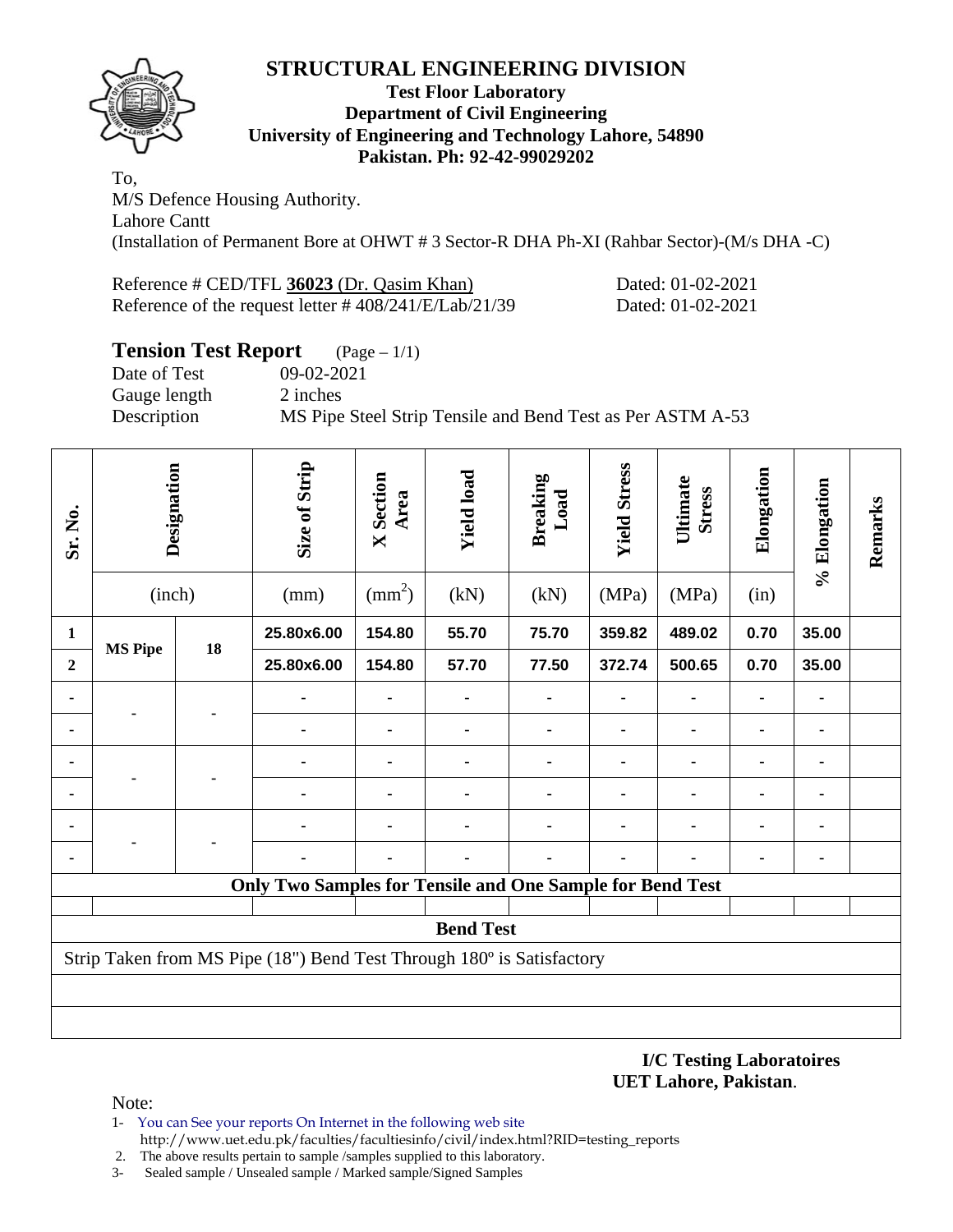

#### **Test Floor Laboratory Department of Civil Engineering University of Engineering and Technology Lahore, 54890 Pakistan. Ph: 92-42-99029202**

To, Project Manager Dupak Properaties (Pvt) Ltd Defence view Apartments at Shanghai Road, Lahore

Reference # CED/TFL **36030** (Dr. Waseem Abbass) Dated: 03-02-2021 Reference of the request letter # Dupak/DVA/053 Dated: 03-02-2021

| <b>Tension Test Report</b> $(Page-1/2)$ |                                    |
|-----------------------------------------|------------------------------------|
| Date of Test                            | 09-02-2021                         |
| Gauge length                            | 2 inches                           |
| Description                             | <b>Aluminum Strip Tensile Test</b> |

| Sr. No.        | Designation    | Size of Strip<br>(mm) | <b>X</b> Section<br>Area<br>$\text{(mm}^2)$ | <b>Yield load</b><br>(kN) | <b>Breaking</b><br>Load<br>(kN)           | <b>Yield Stress</b><br>(MPa) | Ultimate<br><b>Stress</b><br>(MPa) | Elongation<br>(in) | % Elongation | Remarks |
|----------------|----------------|-----------------------|---------------------------------------------|---------------------------|-------------------------------------------|------------------------------|------------------------------------|--------------------|--------------|---------|
| $\mathbf{1}$   |                | 25.70x1.20            | 30.84                                       | 5.50                      | 6.50                                      | 178.34                       | 210.77                             | 0.30               | 15.00        |         |
| $\overline{2}$ | Aluminum       | 25.70x1.20            | 30.84                                       | 5.50                      | 6.62                                      | 178.34                       | 214.66                             | 0.20               | 10.00        |         |
| ٠              | ۰              | ٠                     |                                             | $\blacksquare$            | ٠                                         |                              | ٠                                  |                    | ۰            |         |
|                | $\blacksquare$ | $\blacksquare$        | ٠                                           | $\blacksquare$            | ٠                                         |                              | ٠                                  | ٠                  | ٠            |         |
| ٠              | ۰              | ٠                     | ٠                                           | ٠                         | ٠                                         | ۰                            | ٠                                  | $\blacksquare$     | ۰            |         |
|                | $\blacksquare$ | $\blacksquare$        |                                             | ٠                         | ٠                                         |                              |                                    | ٠                  | ۰            |         |
|                |                |                       |                                             |                           | <b>`Only Two Samples for Tensile Test</b> |                              |                                    |                    |              |         |
|                |                |                       |                                             | <b>Bend Test</b>          |                                           |                              |                                    |                    |              |         |
|                |                |                       |                                             |                           |                                           |                              |                                    |                    |              |         |
|                |                |                       |                                             |                           |                                           |                              |                                    |                    |              |         |
|                |                |                       |                                             |                           |                                           |                              |                                    |                    |              |         |

#### **I/C Testing Laboratoires UET Lahore, Pakistan**.

- 1- You can See your reports On Internet in the following web site http://www.uet.edu.pk/faculties/facultiesinfo/civil/index.html?RID=testing\_reports
- 2. The above results pertain to sample /samples supplied to this laboratory.
- 3- Sealed sample / Unsealed sample / Marked sample/Signed Samples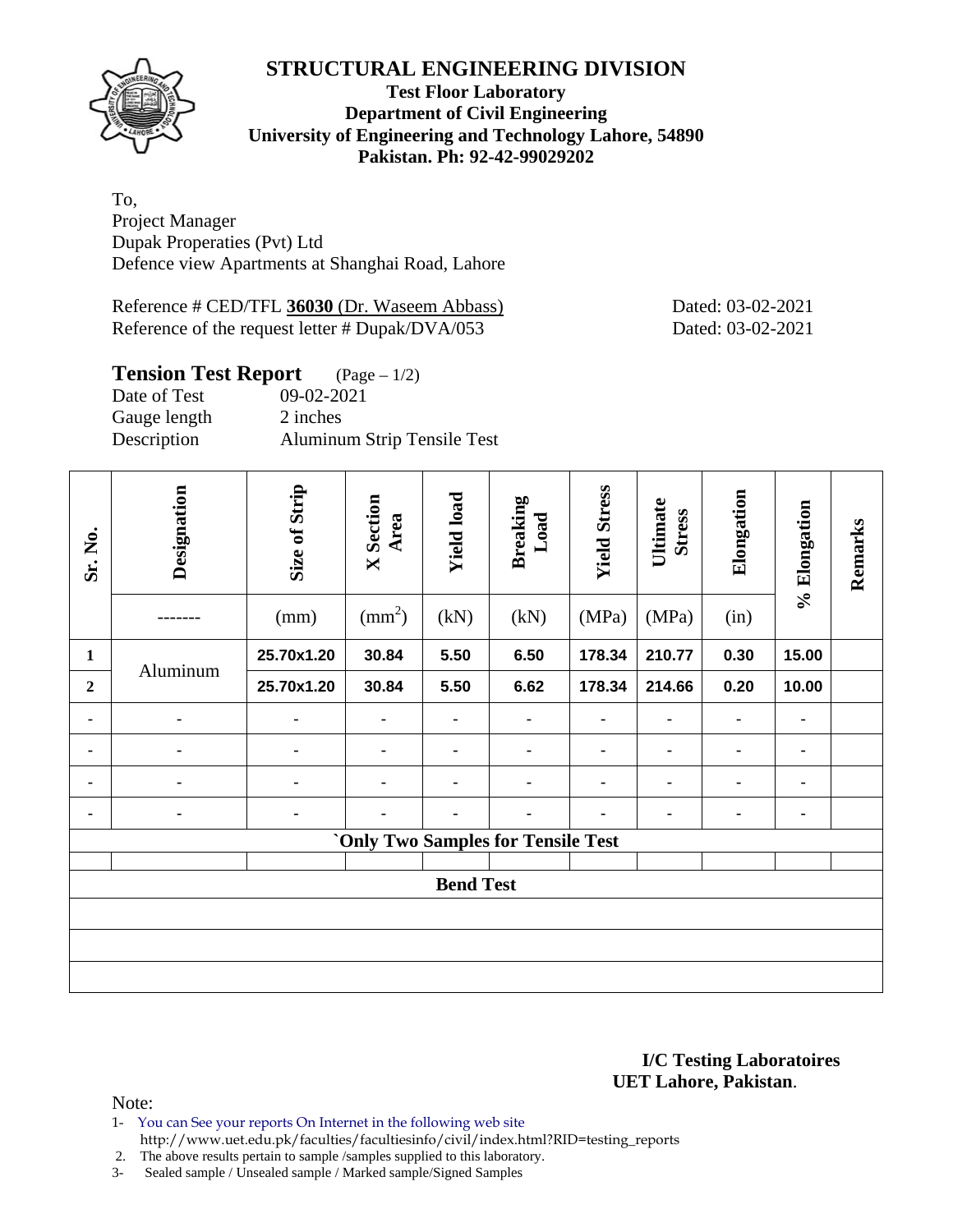

#### **Test Floor Laboratory Department of Civil Engineering University of Engineering and Technology Lahore, 54890 Pakistan. Ph: 92-42-99029202**

To, Project Manager Dupak Properaties (Pvt) Ltd Defence view Apartments at Shanghai Road, Lahore

Reference # CED/TFL **36030** (Dr. Waseem Abbass) Dated: 03-02-2021 Reference of the request letter # Dupak/DVA/053 Dated: 03-02-2021

# **Size Test Report** (Page – 2/2)

Date of Test 09-02-2021 Description Aluminum Alloy thickness Test

| Sr.<br>No.   | Designation           | Thickness                       | Remark |
|--------------|-----------------------|---------------------------------|--------|
|              | (mm)                  | (mm)                            |        |
| $\mathbf{1}$ | <b>Aluminum Alloy</b> | 1.20                            |        |
|              |                       |                                 |        |
|              |                       |                                 |        |
|              |                       |                                 |        |
|              |                       |                                 |        |
|              |                       |                                 |        |
|              |                       |                                 |        |
|              |                       | <b>Only One Sample for Test</b> |        |
|              |                       |                                 |        |

**I/C Testing Laboratoires UET Lahore, Pakistan**.

- 1- You can See your reports On Internet in the following web site http://www.uet.edu.pk/faculties/facultiesinfo/civil/index.html?RID=testing\_reports
- 2. The above results pertain to sample /samples supplied to this laboratory.
- 3- Sealed sample / Unsealed sample / Marked sample/Signed Samples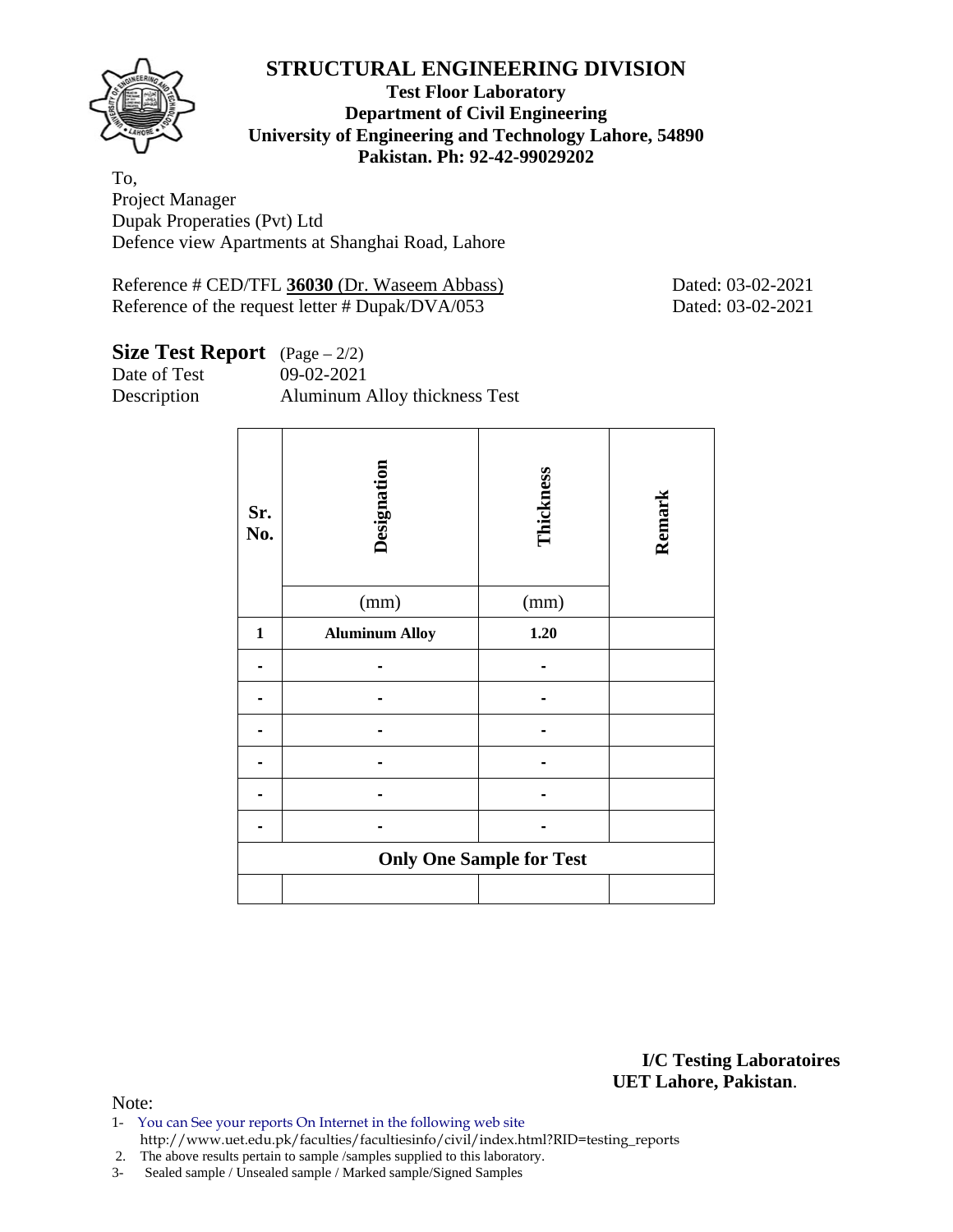

#### **Test Floor Laboratory Department of Civil Engineering University of Engineering and Technology Lahore, 54890 Pakistan. Ph: 92-42-99029202**

To, Resident Engineer NESPAK Punjab Intermediate Cities Improvement Investment Program (PICIIP), Consultancy Services for Enginbeering, Procurement and Construction Management Watsan Sialkot (NCB-Works/PICIIP-02)(Lot-01, Lot-02 & Lot-04) Reference # CED/TFL 36050 (Dr. Waseem Abbass) Dated: 08-02-2021 Reference of the request letter # Nespak/SAH/ZKB-Reliable/UET/003 Dated: 06-02-2021

# **Tension Test Report** (Page -1/1)

Date of Test 09-02-2021

Gauge length 8 inches Description Deformed Steel Bar Tensile and Bend Test as per ASTM A 615

| Sr. No.      | Weight  |                | Diameter/<br><b>Size</b><br>(mm) |                | Area<br>$(in^2)$ | <b>Yield load</b>                                   | <b>Breaking</b><br>Load                                         |         | <b>Yield Stress</b><br>(psi) |         | <b>Ultimate Stress</b><br>(psi) |                | % Elongation | Remarks              |
|--------------|---------|----------------|----------------------------------|----------------|------------------|-----------------------------------------------------|-----------------------------------------------------------------|---------|------------------------------|---------|---------------------------------|----------------|--------------|----------------------|
|              | (1bsft) | Nominal        | Actual                           | Nominal        | Actual           | (kg)                                                | (kg)                                                            | Nominal | <b>Actual</b>                | Nominal | <b>Actual</b>                   | (inch)         |              |                      |
| 1            | 4.284   | 32             | 32.16                            | 1.25           | 1.259            | 45800                                               | 58200                                                           | 80777   | 80170                        | 102646  | 101900                          | 1.60           | 20.0         |                      |
| $\mathbf{2}$ | 4.298   | 32             | 32.22                            | 1.25           | 1.263            | 46400                                               | 58400                                                           | 81835   | 80950                        | 102999  | 101900                          | 1.40           | 17.5         |                      |
|              |         | ۰              |                                  | ٠              |                  |                                                     |                                                                 |         |                              |         | $\blacksquare$                  | $\blacksquare$ |              | <b>Ittefaq Steel</b> |
|              |         | ۰              |                                  |                | ٠                |                                                     |                                                                 |         |                              |         | $\blacksquare$                  | $\blacksquare$ | ۰            |                      |
|              |         | $\blacksquare$ |                                  | $\blacksquare$ | $\blacksquare$   |                                                     |                                                                 |         |                              |         | $\blacksquare$                  | $\blacksquare$ | ۰            |                      |
|              |         | ۰              |                                  |                | ٠                |                                                     |                                                                 |         |                              |         | ٠                               | ٠              |              |                      |
|              |         |                |                                  |                |                  |                                                     | Note: only two samples for tensile and one sample for bend test |         |                              |         |                                 |                |              |                      |
|              |         |                |                                  |                |                  |                                                     |                                                                 |         |                              |         |                                 |                |              |                      |
|              |         |                |                                  |                |                  |                                                     | <b>Bend Test</b>                                                |         |                              |         |                                 |                |              |                      |
|              |         |                |                                  |                |                  | 32mm Dia Bar Bend Test Through 180° is Satisfactory |                                                                 |         |                              |         |                                 |                |              |                      |
|              |         |                |                                  |                |                  |                                                     |                                                                 |         |                              |         |                                 |                |              |                      |
|              |         |                |                                  |                |                  |                                                     |                                                                 |         |                              |         |                                 |                |              |                      |

**I/C Testing Laboratoires UET Lahore, Pakistan**.

- 1- You can See your reports On Internet in the following web site http://www.uet.edu.pk/faculties/facultiesinfo/civil/index.html?RID=testing\_reports
- 2. The above results pertain to sample /samples supplied to this laboratory.
- 3- Sealed sample / Unsealed sample / Marked sample/Signed Samples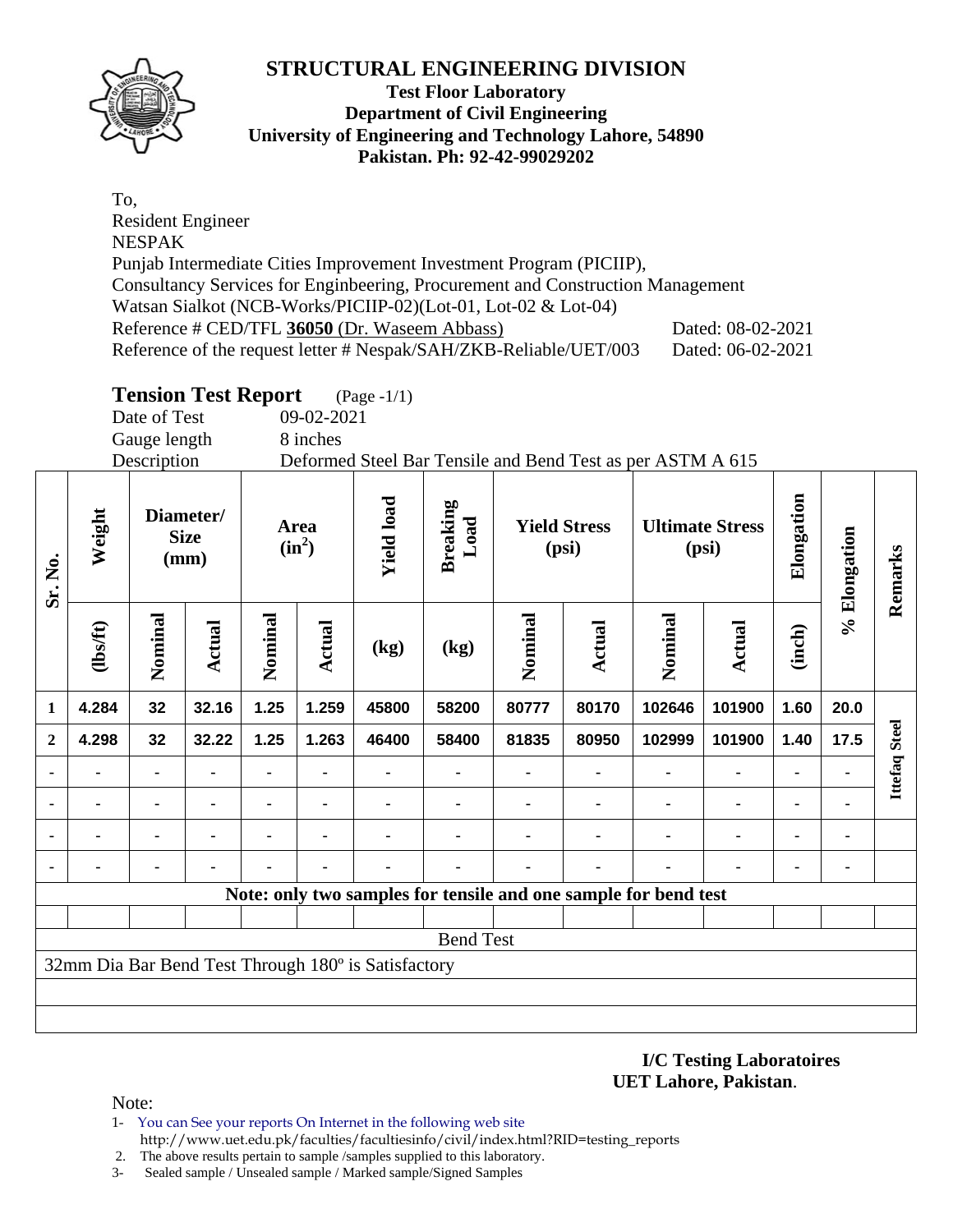

**Test Floor Laboratory Department of Civil Engineering University of Engineering and Technology Lahore, 54890 Pakistan. Ph: 92-42-99029202** 

**Ref: CED/TFL/02/36053 Dated: 08-02-2021 Dated of Test: 09-02-2021**

**To, Amjad Engineering Services Lahore Bridge over Mohajir Canal, Bridge over Adhi kot Distributory on Sargodha Mianwali Road Dist. Mianwali** 

Subject: **- CALIBRATION OF PRESSURE GAUGE (MARK: TFL/02/36053)** (Page -1/2)

Reference to your Letter No. A-3480, Dated: 08/02/2021 on the subject cited above. One Pressure Gauge No. AES-3401 as received by us has been calibrated. The results are tabulated as under:

| <b>Total Range</b>       | Zero - | $1000$ (bar) |
|--------------------------|--------|--------------|
| <b>Calibrated Range:</b> | Zero - | 440 (bar)    |

| <b>Pressure Gauge Reading (bar)</b> |   | 40    | 80    | 120    | 160    | 200    | 240    | 280    | 320    | 360    | 400    | 440    |
|-------------------------------------|---|-------|-------|--------|--------|--------|--------|--------|--------|--------|--------|--------|
| Calibrated Load (kg)                | 0 | 7200  | 15000 | 22700  | 30600  | 38700  | 46500  | 54900  | 63500  | 71400  | 79400  | 87200  |
| Calibrated Pressure (bar)           |   | 35.66 | 74.30 | 112.43 | 151.56 | 191.68 | 230.32 | 271.92 | 314.52 | 353.65 | 393.27 | 431.90 |

The Ram Are use for Calibration =  $198 \text{ cm}^2$ 

**Calibration Cure for Pressure Gauge No. AES-3401** Calibrated Value (bar) = (0.995 x Gauge Reading (bar)) - 6.019 440 400 (bar) 360 CALIBRATED PRESSURE VALUE 320 280 240 200 160 120 80 40  $\circ$ 160 320 360 400 440  $\Omega$ 40  $80$ 120 200  $240$ 280 **GAUGE READING (bar)** 

**I/C Testing Laboratoires UET Lahore, Pakistan**.

- 1- You can See your reports On Internet in the following web site http://www.uet.edu.pk/faculties/facultiesinfo/civil/index.html?RID=testing\_reports
- 2. The above results pertain to sample /samples supplied to this laboratory.
- 3- Sealed sample / Unsealed sample / Marked sample/Signed Samples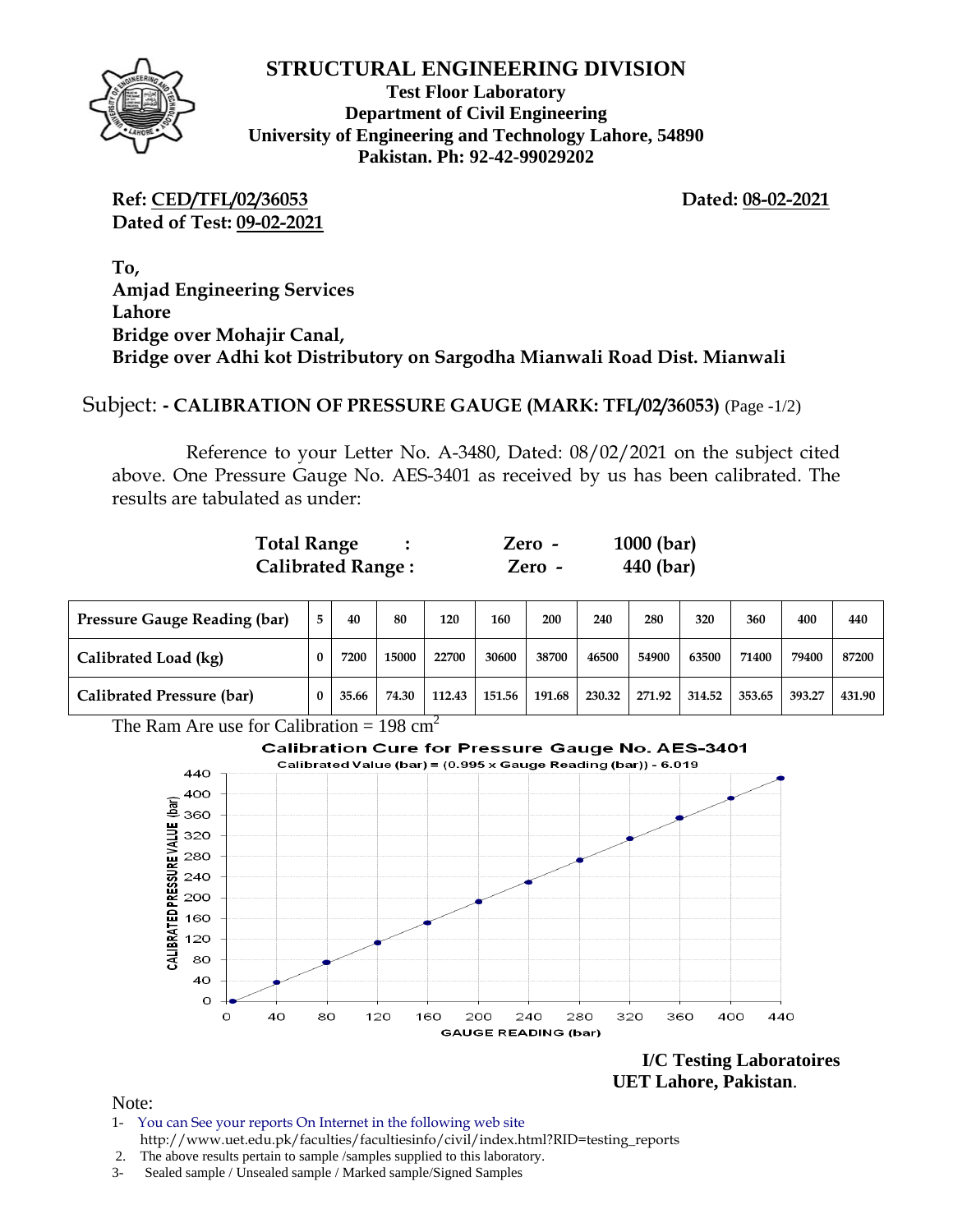

**Test Floor Laboratory Department of Civil Engineering University of Engineering and Technology Lahore, 54890 Pakistan. Ph: 92-42-99029202** 

**Ref: CED/TFL/02/36053 Dated: 08-02-2021 Dated of Test: 09-02-2021**

**To, Amjad Engineering Services Lahore Bridge over Mohajir Canal, Bridge over Adhi kot Distributory on Sargodha Mianwali Road Dist. Mianwali** 

#### Subject: **- CALIBRATION OF PRESSURE GAUGE (MARK: TFL/02/36053)** (Page -2/2)

Reference to your Letter No. A-3480, Dated: 08/02/2021 on the subject cited above. One Pressure Gauge No. AES-3402 as received by us has been calibrated. The results are tabulated as under:

| <b>Total Range</b>       | Zero - | $1000$ (bar) |
|--------------------------|--------|--------------|
| <b>Calibrated Range:</b> | Zero - | 440 (bar)    |

| <b>Pressure Gauge Reading (bar)</b> |          | 40    | 80    | 120    | 160    | 200    | 240    | 280    | 320    | 360    | 400    | 440    |
|-------------------------------------|----------|-------|-------|--------|--------|--------|--------|--------|--------|--------|--------|--------|
| Calibrated Load (kg)                | $\bf{0}$ | 7400  | 15200 | 22800  | 31100  | 38900  | 47300  | 55100  | 63400  | 71100  | 79300  | 87100  |
| Calibrated Pressure (bar)           |          | 36.65 | 75.29 | 112.93 | 154.04 | 192.67 | 234.28 | 272.91 | 314.02 | 352.16 | 392.78 | 431.41 |



**I/C Testing Laboratoires UET Lahore, Pakistan**.

- 1- You can See your reports On Internet in the following web site http://www.uet.edu.pk/faculties/facultiesinfo/civil/index.html?RID=testing\_reports
- 2. The above results pertain to sample /samples supplied to this laboratory.
- 3- Sealed sample / Unsealed sample / Marked sample/Signed Samples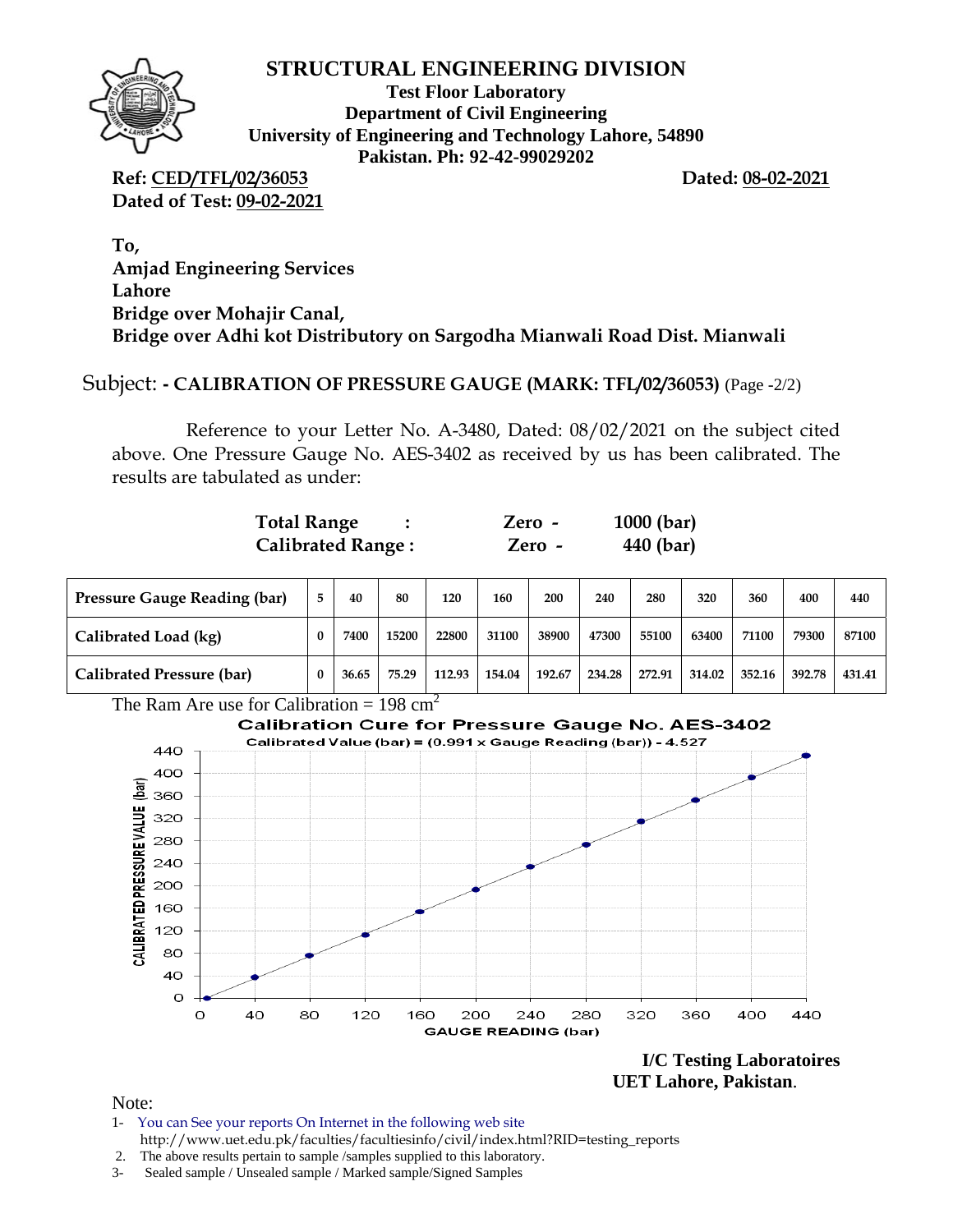#### **Test Floor Laboratory Department of Civil Engineering University of Engineering and Technology Lahore, 54890 Pakistan. Ph: 92-42-99029202**

To, Supervisor Zikria Construction Company Beaconhouse International College Campus at Zafar Ali Road Gulberg.

| Reference # CED/TFL 36054 (Dr. Waseem Abbass) |  |
|-----------------------------------------------|--|
| Reference of the request letter # Nil         |  |

Dated: 09-02-2021 Dated: 09-02-2021

# **Tension Test Report** (Page -1/1)

Gauge length 8 inches

Date of Test 09-02-2021

Description Deformed Steel Bar Tensile and Bend Test as per ASTM-A615

| Sr. No.        | Weight                                        | Diameter/<br>size |                         |                |                |      |                                                                |                |               |                |                |                |      |  |  |  |  |  |  |  |  |  |  |  |  |  |  |  |  |  |  |  |  |  |  |  | <b>Area</b><br>$(in^2)$ | <b>Yield load</b> | <b>Breaking</b><br>Load | <b>Yield Stress</b><br>(psi) |  | <b>Ultimate Stress</b><br>(psi) |  | Elongation | % Elongation | Remarks |
|----------------|-----------------------------------------------|-------------------|-------------------------|----------------|----------------|------|----------------------------------------------------------------|----------------|---------------|----------------|----------------|----------------|------|--|--|--|--|--|--|--|--|--|--|--|--|--|--|--|--|--|--|--|--|--|--|--|-------------------------|-------------------|-------------------------|------------------------------|--|---------------------------------|--|------------|--------------|---------|
|                | (1bsft)                                       | Nominal<br>$(\#)$ | <b>Actual</b><br>(inch) | Nominal        | Actual         | (kg) | (kg)                                                           | Nominal        | <b>Actual</b> | Nominal        | <b>Actual</b>  | (inch)         |      |  |  |  |  |  |  |  |  |  |  |  |  |  |  |  |  |  |  |  |  |  |  |  |                         |                   |                         |                              |  |                                 |  |            |              |         |
| $\mathbf{1}$   | 0.370                                         | $\mathbf{3}$      | 0.372                   | 0.11           | 0.109          | 3670 | 4640                                                           | 73600          | 74410         | 93000          | 94100          | 0.90           | 11.3 |  |  |  |  |  |  |  |  |  |  |  |  |  |  |  |  |  |  |  |  |  |  |  |                         |                   |                         |                              |  |                                 |  |            |              |         |
| ٠              | ۰                                             |                   |                         | ۰              | $\blacksquare$ |      | -                                                              | $\blacksquare$ |               | $\blacksquare$ | $\blacksquare$ |                | ۰    |  |  |  |  |  |  |  |  |  |  |  |  |  |  |  |  |  |  |  |  |  |  |  |                         |                   |                         |                              |  |                                 |  |            |              |         |
|                |                                               | ۰                 | $\blacksquare$          | $\blacksquare$ | $\blacksquare$ |      |                                                                |                |               |                | $\blacksquare$ | $\blacksquare$ | ۰    |  |  |  |  |  |  |  |  |  |  |  |  |  |  |  |  |  |  |  |  |  |  |  |                         |                   |                         |                              |  |                                 |  |            |              |         |
| ٠              |                                               | ٠                 |                         |                | ٠              |      |                                                                |                |               |                |                |                | ۰    |  |  |  |  |  |  |  |  |  |  |  |  |  |  |  |  |  |  |  |  |  |  |  |                         |                   |                         |                              |  |                                 |  |            |              |         |
| $\blacksquare$ |                                               | $\blacksquare$    | $\blacksquare$          | $\blacksquare$ | $\blacksquare$ |      |                                                                |                |               | ٠              | $\blacksquare$ |                | ۰    |  |  |  |  |  |  |  |  |  |  |  |  |  |  |  |  |  |  |  |  |  |  |  |                         |                   |                         |                              |  |                                 |  |            |              |         |
| $\blacksquare$ | $\blacksquare$                                | ۰                 |                         |                | ٠              |      |                                                                |                |               | ٠              | $\blacksquare$ | $\blacksquare$ | ۰    |  |  |  |  |  |  |  |  |  |  |  |  |  |  |  |  |  |  |  |  |  |  |  |                         |                   |                         |                              |  |                                 |  |            |              |         |
|                |                                               |                   |                         |                |                |      | Note: only one sample for tensile and one sample for bend test |                |               |                |                |                |      |  |  |  |  |  |  |  |  |  |  |  |  |  |  |  |  |  |  |  |  |  |  |  |                         |                   |                         |                              |  |                                 |  |            |              |         |
|                |                                               |                   |                         |                |                |      |                                                                |                |               |                |                |                |      |  |  |  |  |  |  |  |  |  |  |  |  |  |  |  |  |  |  |  |  |  |  |  |                         |                   |                         |                              |  |                                 |  |            |              |         |
|                |                                               |                   |                         |                |                |      | <b>Bend Test</b>                                               |                |               |                |                |                |      |  |  |  |  |  |  |  |  |  |  |  |  |  |  |  |  |  |  |  |  |  |  |  |                         |                   |                         |                              |  |                                 |  |            |              |         |
|                | #3 Bar Bend Test Through 180° is Satisfactory |                   |                         |                |                |      |                                                                |                |               |                |                |                |      |  |  |  |  |  |  |  |  |  |  |  |  |  |  |  |  |  |  |  |  |  |  |  |                         |                   |                         |                              |  |                                 |  |            |              |         |
|                |                                               |                   |                         |                |                |      |                                                                |                |               |                |                |                |      |  |  |  |  |  |  |  |  |  |  |  |  |  |  |  |  |  |  |  |  |  |  |  |                         |                   |                         |                              |  |                                 |  |            |              |         |
|                |                                               |                   |                         |                |                |      |                                                                |                |               |                |                |                |      |  |  |  |  |  |  |  |  |  |  |  |  |  |  |  |  |  |  |  |  |  |  |  |                         |                   |                         |                              |  |                                 |  |            |              |         |

**I/C Testing Laboratoires UET Lahore, Pakistan**.

Note:

- 1- You can See your reports On Internet in the following web site http://www.uet.edu.pk/faculties/facultiesinfo/civil/index.html?RID=testing\_reports
- 2. The above results pertain to sample /samples supplied to this laboratory.

3- Sealed sample / Unsealed sample / Marked sample/Signed Samples